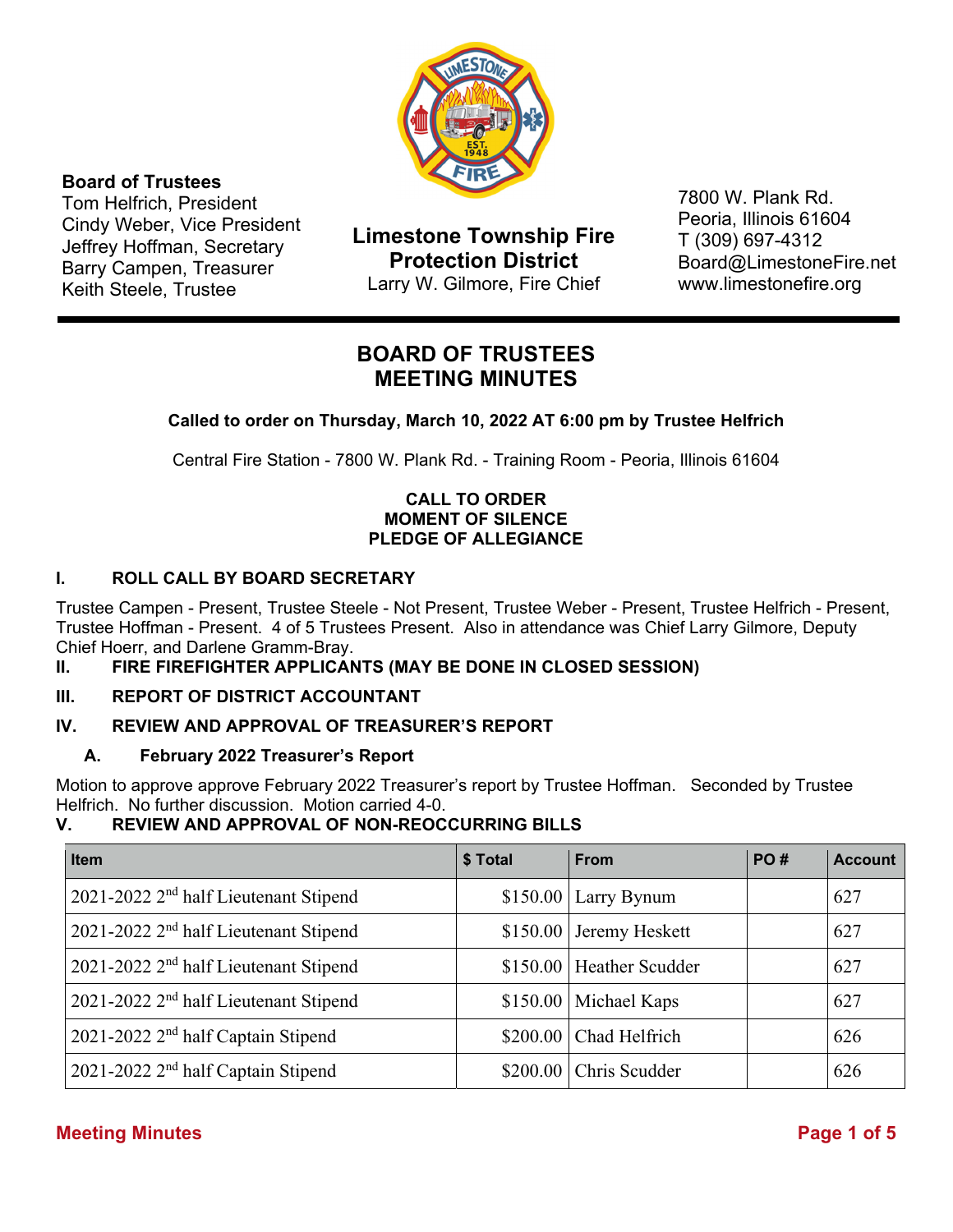| <b>Item</b>                                                                                              | \$ Total         | <b>From</b>      | PO#       | <b>Account</b> |
|----------------------------------------------------------------------------------------------------------|------------------|------------------|-----------|----------------|
| Gilmore/Bereavement Planter                                                                              | \$62.45          | Prospect Florist |           | 611            |
| <b>Medical Supplies</b>                                                                                  | \$217.45         | McKesson         | $22 - 19$ | 606            |
| 321 Annual PM and Pump with repairs -<br>\$8,084.17; 324 Annual PM and Pump with<br>Repairs - \$3,229.18 | \$11313.35       | MacQueen         | $22 - 20$ | 614            |
| Vehicle Supplies                                                                                         | \$257.96         | O'Reilly         | $22 - 21$ | 614            |
| ReqQue Pump and IDT's Grant \$ (Limestone)                                                               | $$1,615.50$ Zoll |                  | $22 - 22$ | 606            |
| Water for Rehab and Admin Supplies<br>CC                                                                 | \$1,083.17       | Office Depot     | $22 - 23$ | 602/604        |
| <b>TOTAL</b>                                                                                             | \$15,549.88      |                  |           |                |

Motion to approve the \$15,549.88 in non-recurring expenses by Trustee Campen. Seconded by Trustee Hoffman. No further discussion. Motion carried 4-0.

## **VI. REPORT OF DISTRICT ATTORNEY (MAY BE DONE IN CLOSED SESSION)**

#### **VII. REVIEW AND APPROVAL OF MEETING MINUTES**

#### **A. Regular meeting minutes of February 10, 2022**

Motion to approve regular meeting minutes of February 10, 2022 by Trustee Helfrich. Seconded by Trustee Campen. No further discussion. Motion carried 4-0.

#### **B. Closed Meeting minutes of February 10, 2022**

Motion to approve closed meeting minutes of February 10, 2022 by Trustee Helfrich. Seconded by Trustee Hoffman. No further discussion. Motion carried 4-0.

#### **VIII. CITIZEN REMARKS AND CORRESPONDENCE**

Received a thank you card from Larry and Paula Gilmore for the department planter. Logan-Trivoli thank the

department for the participate in the funeral for Ron.

#### **IX. REPORT OF COMMAND**

In the month of February, the Fire District responded to 129 emergency calls. 4.61 per day, 2.8 members per call, 108 BLS, 5 Fire, 13 MVA, 3 other. 26 Calls duty crew only.

Chief's report provided attached to minutes.

Keith Steele arrives to meeting late at 6:11 pm. 5 of 5 trustee present.

Chief Gilmore presented to the Board the Mabas Shirt for the Susan B Komen. Showing a picture that will have all the fire departments name on the shirts. All proceeds will go to Susan B Komen. Asking the board for \$100.00 donation to have Limestone name on the shirts.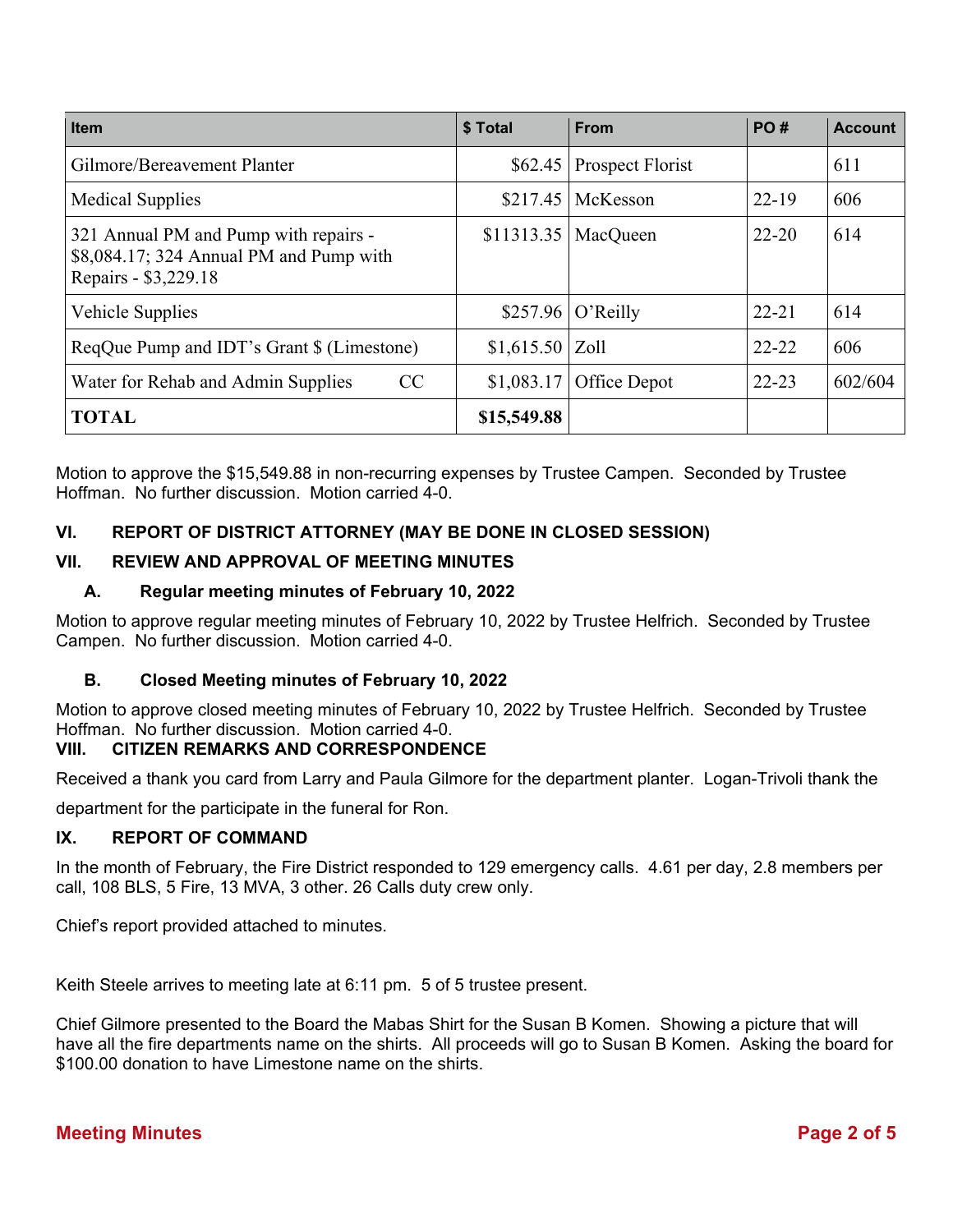Motion to approve \$100.00 donation for the Mabas Shirt for Susan B Komen by Trustee Steele. Seconded by Trustee Helfrich. No further discussion. Motion carried 5-0.

## **X. BUDGET REQUEST – Additional dollars to PO**

| <b>Item</b>                                                    | \$ Total   | <b>From</b>             | PO#         | <b>Account</b> |
|----------------------------------------------------------------|------------|-------------------------|-------------|----------------|
| Add to PO 22-07 from December $(\$4,069.08)$<br>add \$2,953.77 |            | $$7,022.85$ CentreState | $22-07$ 614 |                |
|                                                                |            |                         |             |                |
| <b>TOTAL</b>                                                   | \$7,022.85 |                         |             |                |

Motion to approve budget request totaling \$7,022.85 by Trustee Hoffman. Seconded by Trustee Campen. No further discussion. Motion carried 5-0.

#### **XI. OLD BUSINESS**

### **A. Approval of Bond Interest payment to UMB Bank of \$64,948.75 Plus Wire Fee**

# **Motion to approve bond Interest payment to UMB Bank of \$64,948.75 plus wire fee of \$25.00 by Trustee Hoffman. Seconded by Trustee Campen. No further discussion. Motion carried 5-0.**

#### **B. Railroad Bike Trail**

Chief Gilmore notified the board that the bike trail is still moving forward and they have 80% of the funds for the purchase. Still, lots of questions.

#### **XII. NEW BUSINESS**

**A. Review and Approval of recurring Expense Payee List** 

# **Motion to approve Recurring Expense Payee List by Trustee Hoffman. Seconded by Trustee Weber. No further discussion. Motion carried 5-0.**

#### **B. Donations/Gift Cards/Flowers**

Discussion on Alan Rush of sending a gift card instead of flowers. If sending a gift card instead of flowers/planter then the gift card would be no more than \$50.00.

Motion to approve gift card for Alan Rush for \$50.00 by Trustee Steele. Second by Trustee Helfrich. No further discussion. Motion carried 5-0.

#### **C. Banquet**

Trustee Weber discuss with the board if we should have a banquet or not since the mandates are lifting. Thinking about doing it on a Saturday evening. Each trustee had a chance to voice their opinion. Trustee Weber asked to distribute the annual cash to the members. All the board member said yes. In the meantime, the Chief and Deputy Chief will check with the members to get a count on who would attend the banquet if we had one.

#### **Meeting Minutes Page 3 of 5**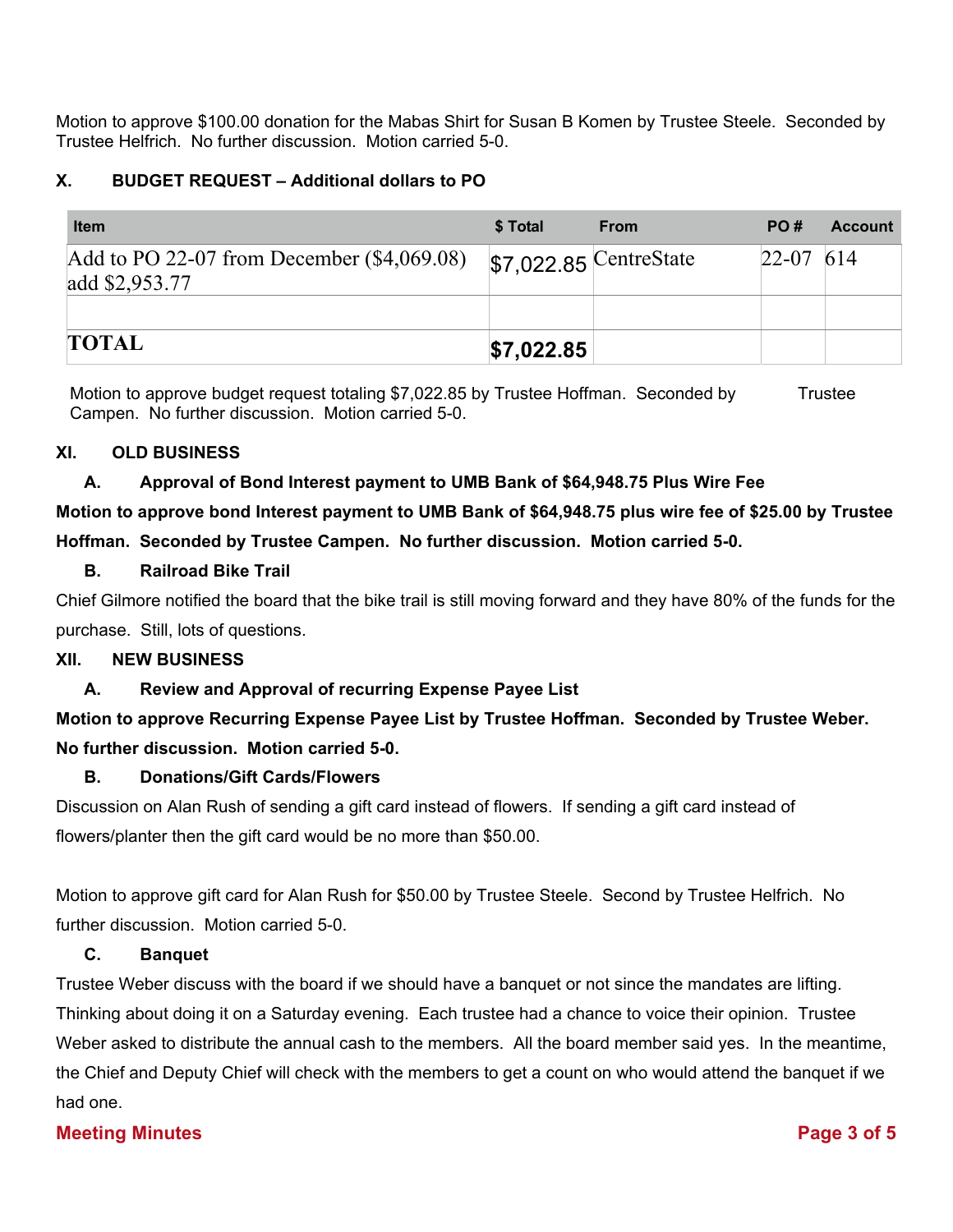## **XIII. OTHER BUSINESS THAT LAWFULLY COMES BEFORE THE BOARD**

### **XIV. CLOSED SESSION**

Motion to go into executive session for Personnel by Trustee Helfrich. Seconded by Trustee Campen. No further discussion. Motion carried 5-0.

Roll Call: Trustee Helfrich - yes Trustee Weber - yes Trustee Campen - yes Trustee Hoffman - yes Trustee Steele - yes

Trustee Helfrich called for a recess for executive closed session at 6:50 pm. He asked for Chief Larry Gilmore, Deputy Chief Dale Hoerr and Darlene Gramm-Bray to leave the room. Trustee Hoffman will be doing the minutes of the closed session. Around 7:18 pm they called Deputy Chief Dale Hoerr back to the closed session. Then Trustee Weber came back out of the meeting at 7:20 pm notified Chief Larry Gilmore that he could leave. About 7:25pm Trustee Weber told me I could leave for the evening. The rest of the meeting notes was finished by Trustee Hoffman.

Meeting called back to order by Trustee Helfrich at 7:34pm.

Then roll call – Present 5 of 5 Trustees Present.

 Trustee Helfrich - Present Trustee Weber - Present Trustee Campen - Present Trustee Hoffman - Present Trustee Steele - Present